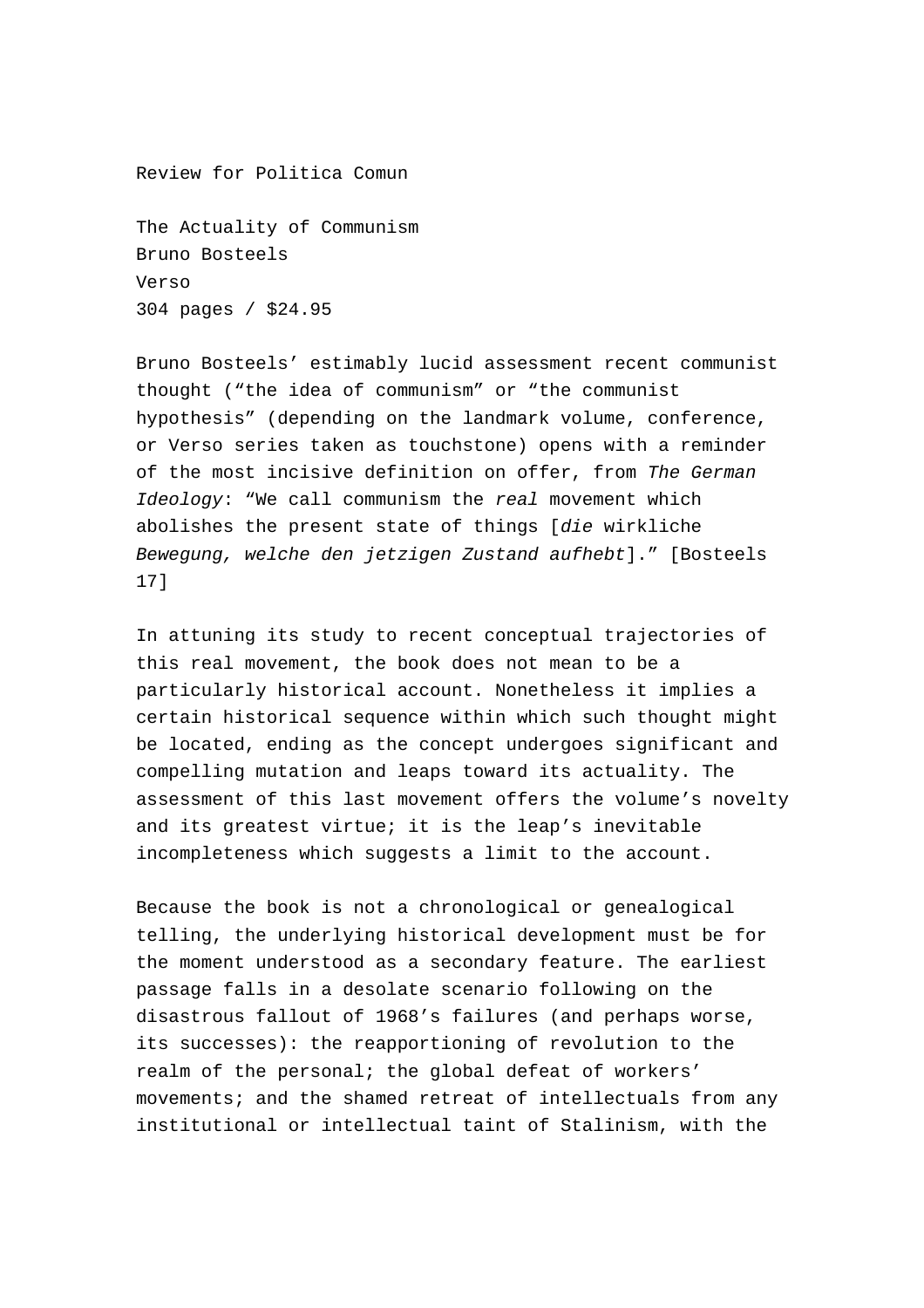concomitant turn away from direct analyses of capitalism among the remnants of the European left, now unevenly divided among provocative poststructuralists, sincere New Leftists, and halfwit nouveaux philosophes. In this era, political-theoretical communism is kept alive among relatively few thinkers and publishers: a distributed Iona monastery of late modernity, sustaining hermetic knowledge within its cloisters.

Forced into such preserves beyond any positive social content or struggle, the risk of such thought is the development of what Bosteels identifies as "speculative leftism," one of two post-Althusserian developments (alongside latter-day Zhdanovism — "speculative rightism" in Bosteels' witty formulation) that "comes to represent an uncompromising purification of the notion of communism, not so much as the abolition but rather as the complete tabula rasa of the present state of things, including all classes, parties, and ideological apparatuses of the State." [20] Such thought presents, that is to say, communism absent actuality, a speculative deviation which becomes communism's internal other. This dialectic replaces the propositionally defunct dialectic of communism and socialism — the latter term agreed by all parties to have been evacuated of historical salience, having failed or been folded into the congeries of parliamentary-electoral capitalism.

This being a dialectical relationship, Bosteels is at pains to give speculative leftism its due. It is "not just the name for an ideological deviation to be corrected by following the correct line of communism; it also and at the same time serves as a possible passageway through which philosophy communicates with the struggles, desires, and impulses that define its actuality." [30]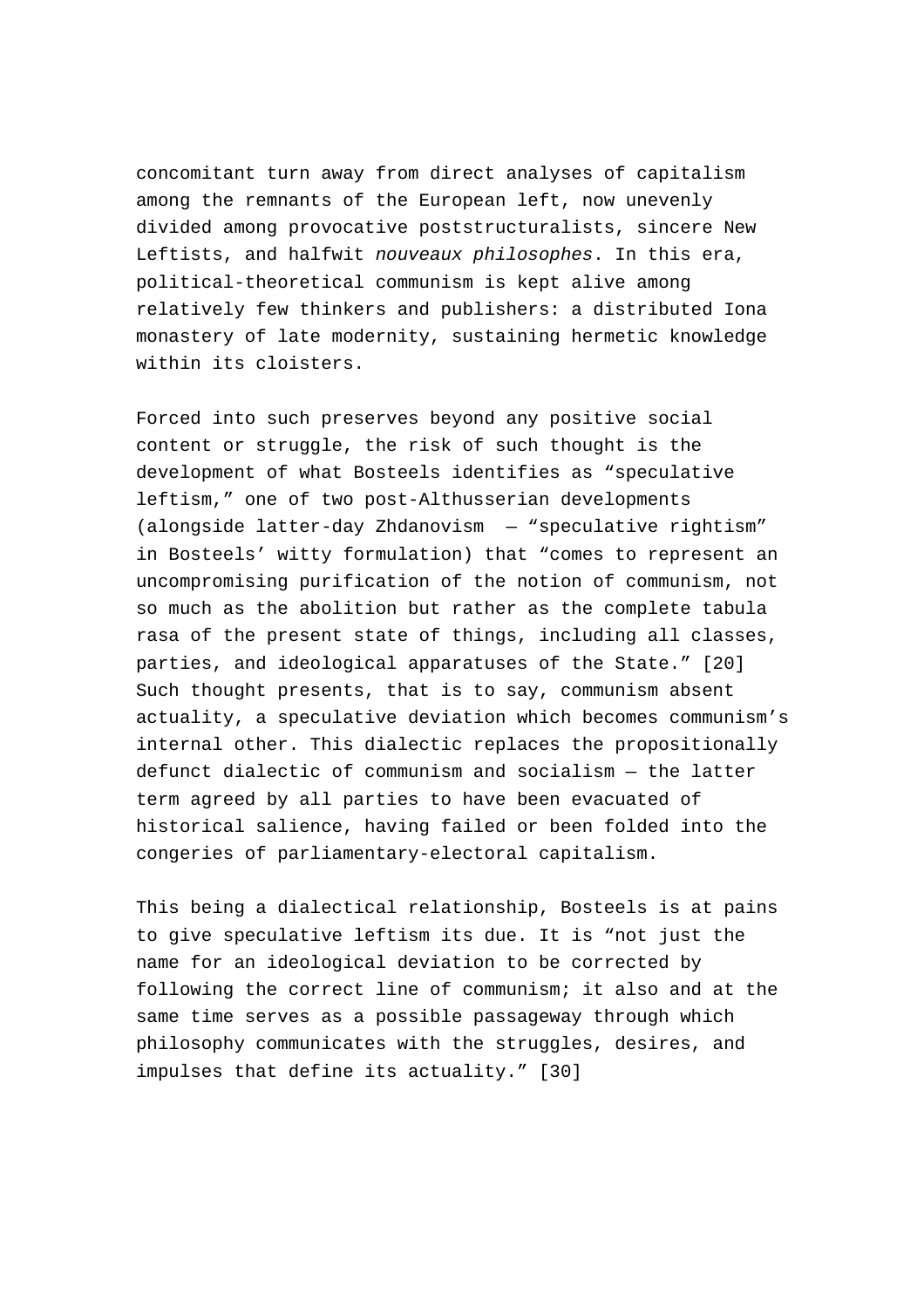It will turn out there is good cause for such a nuanced position, beyond the agitated shuttling between recto and verso of the dialectic itself. Speculative leftism is diagnosed and critiqued first by Ranciere as early as 1974, and then again by the Badiou of Being and Event as a formalism alienated from its historical situation: in Badiou's terms, "[t]his imaginary wager upon an absolute novelty  $-$  "to break in two the history of the world"  $-$  fails to recognize that the real of the conditions of possibility of intervention is always the circulation of an already decided event." [Bosteels 24] But such verdicts bear a profound ambiguity, if not an outright irony, regarding the formulations of these thinkers themselves — an irony of which Bosteels in keenly aware. The first lineaments of this reversal begin to take shape during what is in some regard the most bravura passage of the study, in which Bosteels sets forth a largely synchronic mapping of the political thought of Ranciere and Badiou, as well as significant thinkers Roberto Esposito and Alberto Moreiras, via their applications of various prefixes to the word "political."

Against the ideological phantasm of "postpolitics" which propagates within the modern dark ages, Ranciere sets his troika of prefixes. Each provides both an appropriation and a neutralization of the political; each passes through the question of subjectivization in its own way; and each is conjugated with a political philosopher and with positive characteristics. Respectively, archi-, para-, and metapolitics are associated with Plato and the living order of republican community; Aristotle/Hobbes and sovereign power; Marx and class struggle.

In contradistinction to this prix fixe menu, Esposito and Moreiras contribute impolitical and infrapolitics: fundamentally negative understandings that take politics as a non-political category and, in so doing, expose it to "its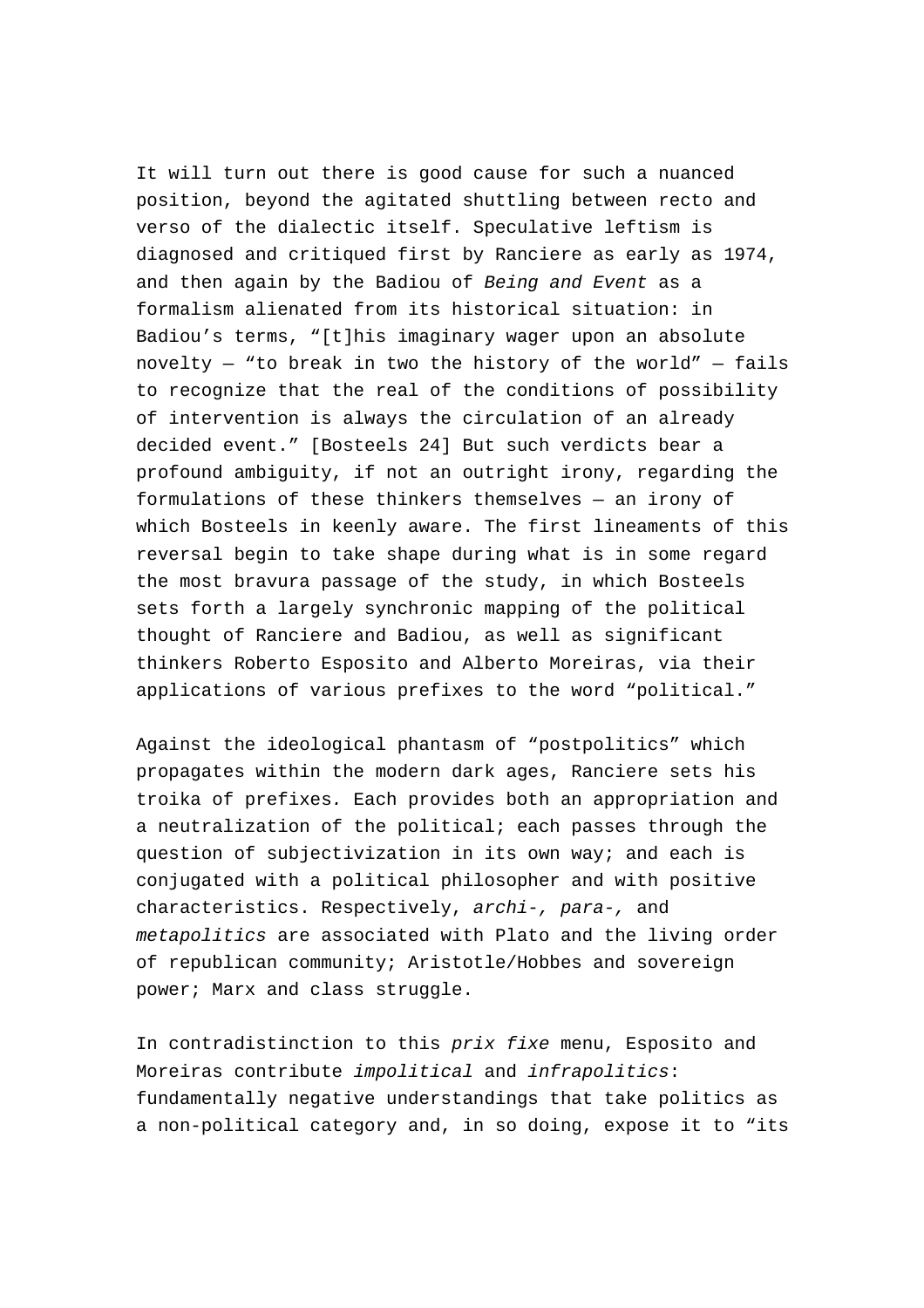ground and its reverse side," in Esposito's formulation [69], and per Moreiras, enable the possibility of the nonsubject. In so doing, they offer a differing, negative epistemology for the political and a provisional escape from its horizons — albeit one that must dispense with the categories that have proven themselves inadequate to the modernity. These departures from the ground of the political qua category correspond, one can't help but remark, with the failure of politics qua practice to have a substantive ground in the moment of Moreiras and Esposito; in this, they join Ranciere and Badiou in a manifold meditation on failure.

In orienting these thinkers transversally, Bosteels provides a generous service to those who are not adepts in recent political philosophy, while at the same time raising the question of what the stakes might be for his larger inquiry. An answer presents itself in in the following chapters, which return more directly to Ranciere (a Ranciere without prefixes, as it were), Badiou (with his own Metapolitics, notably antagonistic to Ranciere's), and Zizek. These finally are the three names most associated with the return of the communist idea in the period after 2001.

It is a curious return indeed, particularly in its European and indeed Parisian epicenter. It provides, without a doubt, a welcome counter to the regnant strains of political theory: the durable and westward-drifting tradition of realpolitik handed down from Westphalia, and the complementary discourse associated with Carl Schmitt's problematics of sovereignty, the friend/enemy distinction, and so forth. It is a return allowed by the dramatic conclusion of the United States' last belle époque and the concomitant dissolution of its global hegemony into coercion and turbulence: against this flux, the communist hypothesis becomes again speakable and, more significantly, audible.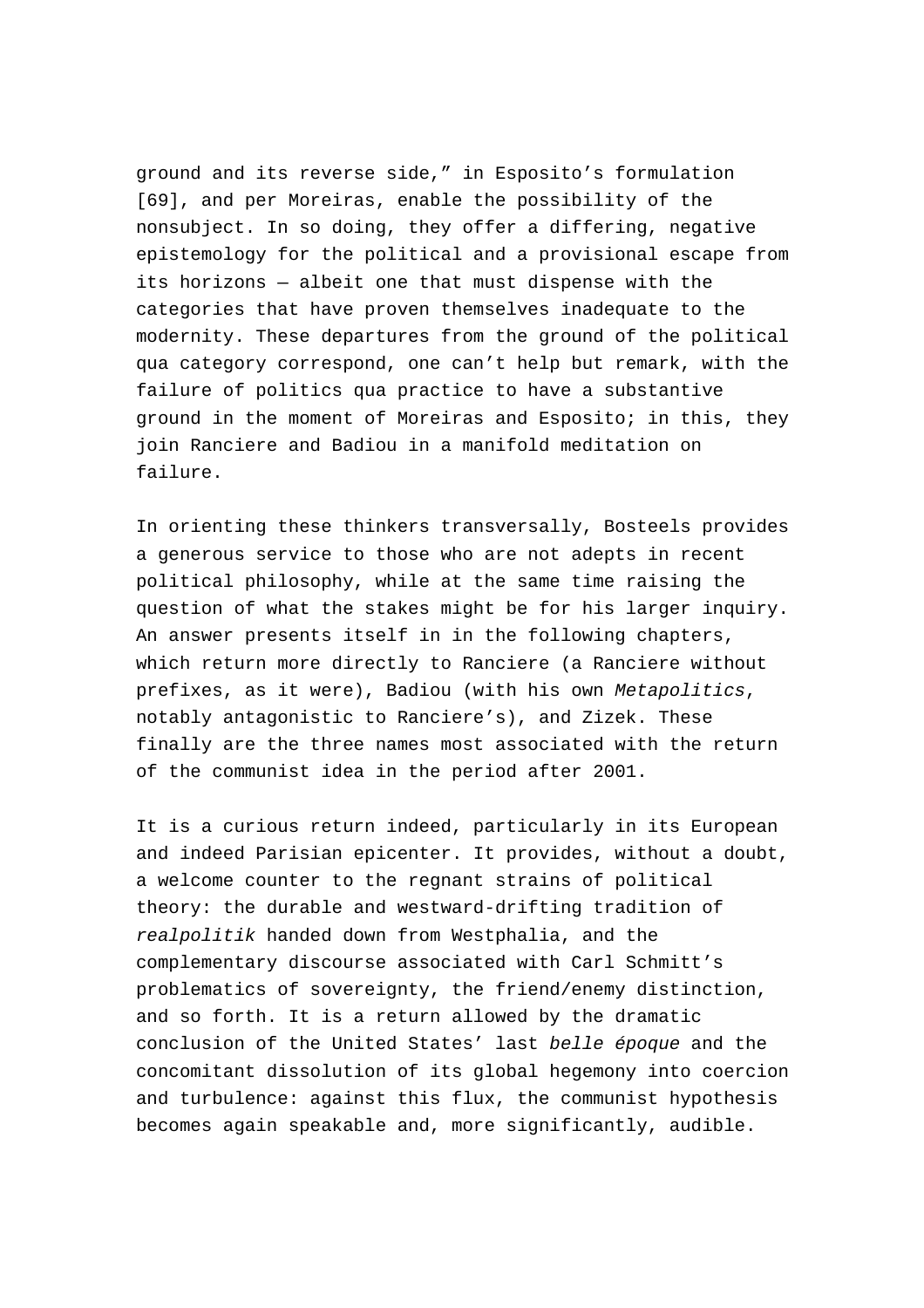But this flourishing of the communist idea resembles less an orchid than an air plant suspended above the earth, lacking the practical soil of social struggle.

Because of this, the risk of an arid formalism still obtains. It is here that the book's dialectical cunning around the question of speculative leftism reveals its true purpose, as it becomes clear that Ranciere, Badiou (and perhaps to a lesser extent Zizek as well), having stood as critics of speculative leftism, may be as well the bearers of its limitations. Ranciere has wandered far from the historical ground of, e.g., Nights of Labor (still his most remarkable work). Badiou, for all his admonishing of speculative leftism's distance from the historical real, inclines ever more toward a philosophical self-consistency soliciting suspicions of, in Ranciere's own formulation, "aestheticism." [Bosteels 138].

This is not to suggest that Bosteels in ungenerous to these masters (indeed, I would suggest that he is needlessly generous to Zizek, forgiving his iterative superproduction as a kind of pedagogy; it would be more accurate to say that Zizek has adopted a practice of trying to say everything, shutting along all possible routes of the Hegel-Marx-Lacan triangle, and to do so in varying triplicate, so as to be assured of periodically getting it right — and has succeeded). He offers a case for their attention to the historical, with particular admiration for Badiou's writings on the Paris Commune and Mao's Cultural Revolution. Nonetheless, the unstated sense is that these thinkers ought be admired at least partially not for grasping communism's real kernel but for holding open "a possible passageway through which philosophy communicates with the struggles, desires, and impulses that define its actuality."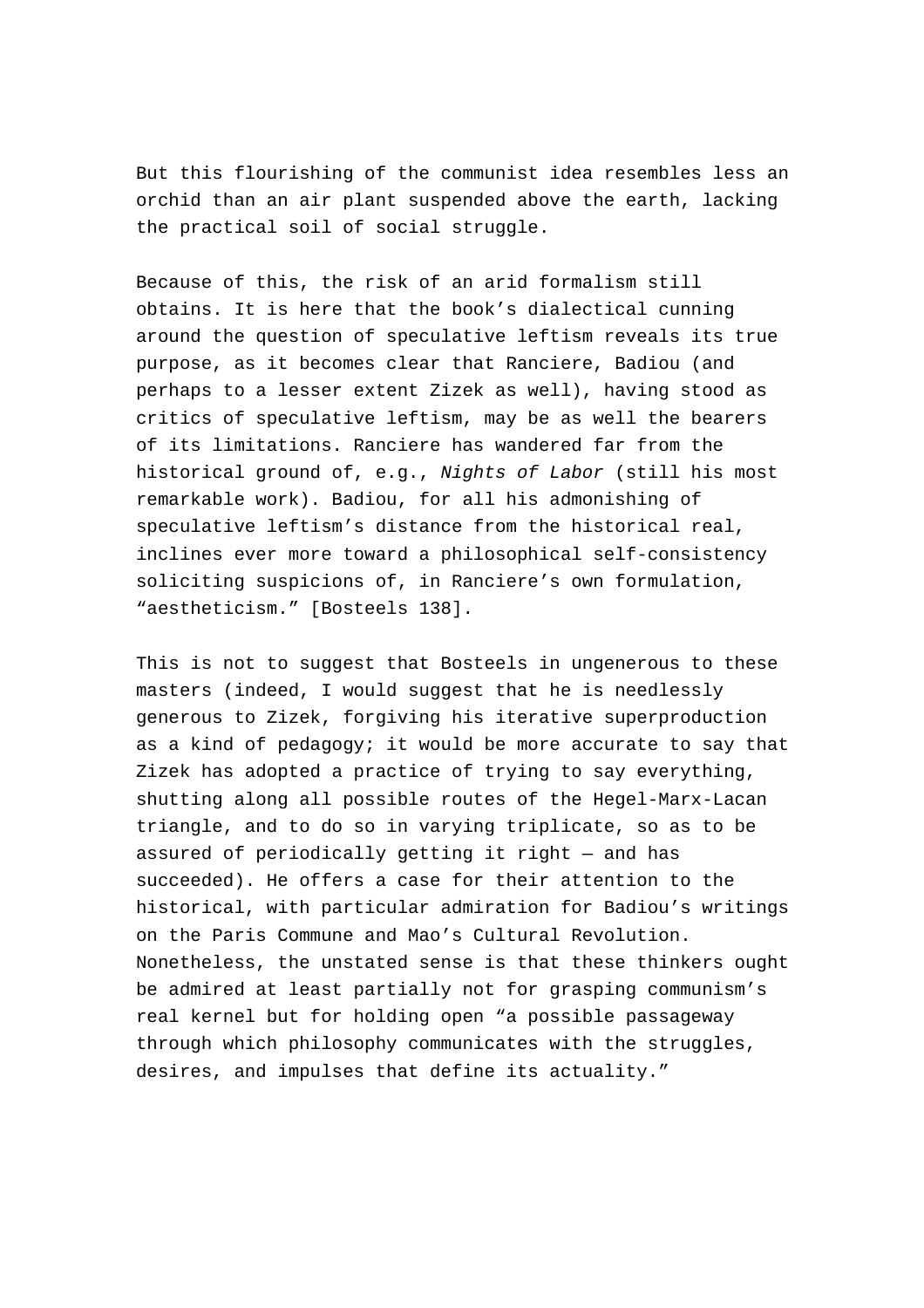This then sets the stage for the book's greatest contribution: the leap from communication (which we may now take to be the transitive logic of the philosophers) into actuality. This is simultaneously a leap from Europe to South America, and specifically to the thought and situation of Álvaro García Linera: mathematician, sociologist, convicted terrorist, and Bolivian vice president, as well as the author of a series of texts from the Marxian writings of Value Form and Community Form to the more recent collection The Plebeian Potential. García Linera appears as the escape route from left melancholia and the endless meditations on defeat that have dominated left thought in the last four decades, offering actual political ground for his direct assertion, "The general horizon of the era is communist." [Bosteels 197] The price to paid for the near-immediacy of this non-speculative communism is what we might designate as paracommunism:

But at this moment it is clear that this is not an immediate horizon, which centers on the conquest of equality, the redistribution of wealth, the broadening of rights [...] we enter the movement with our expecting and desiring eyes set upon the communist horizon. But we were serious and objective, in the social sense of the term, by signaling the limits of the movement. [197-198]

That is to say, the problematic of transition, the historical moment of inflection for the tensions between communism and socialism, has now — in the purported obsolescence of that opposition — been transcoded such that actual communism is that which provides a logic of transition, notably lacking from speculative leftism. It might do so precisely because the historical ground of Bolivia provides a renewed substance to the subject of "the plebe": a static figure for speculative leftism, but here a "motley" moving dynamically between the poles of the cultural-symbolic and the socio-economic described elsewhere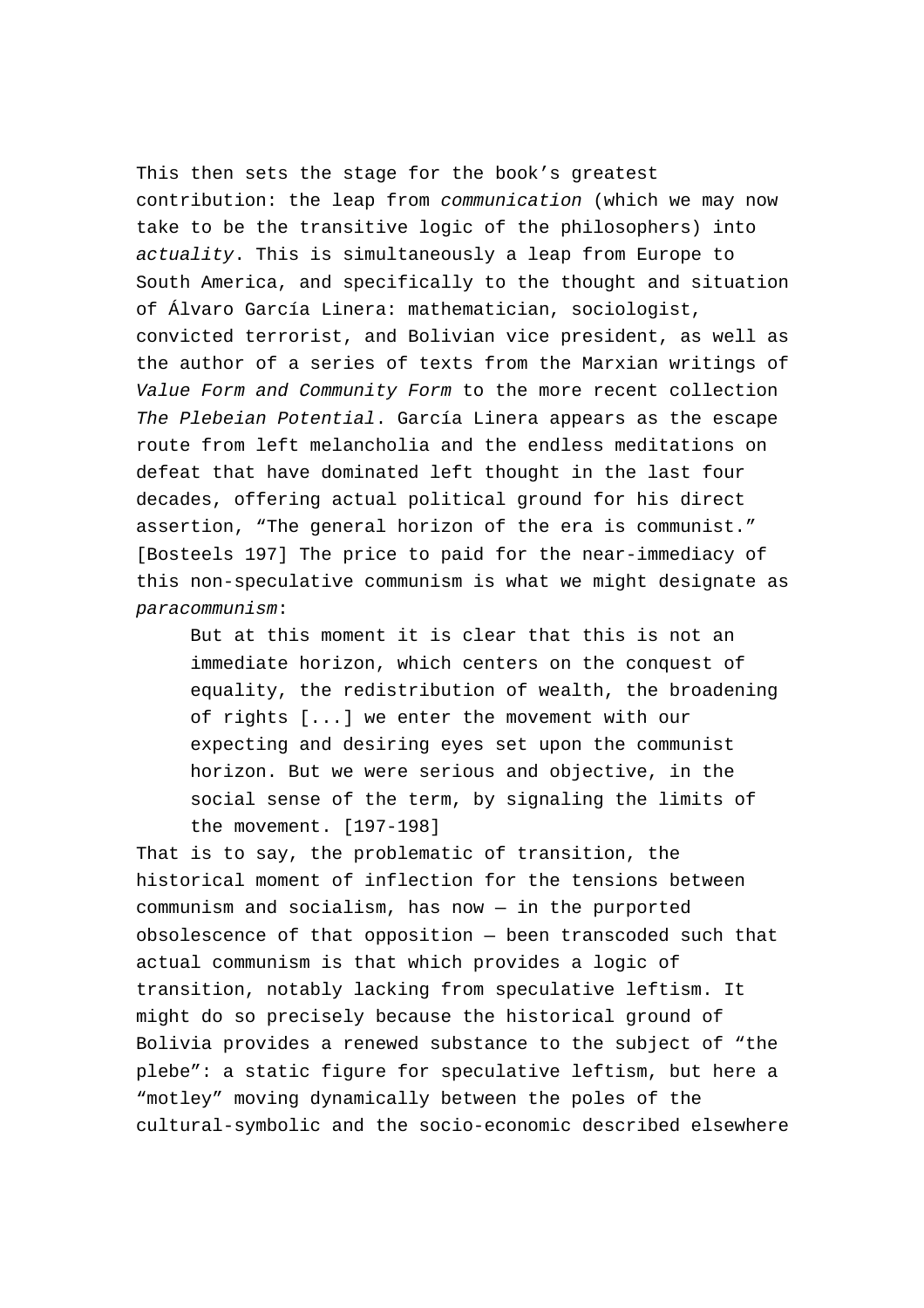by García Linera as "the two revolutionary rationales" of "Indianismo and Marxism." It is this revitalization that reopens the communist horizon, associated here with the "Real not just in the sense of impossible — we can never reach it — but also in the sense of the actual format, condition, and shape of our setting." [199]

This is, among Bosteels' many astute conceptual couplings, perhaps the most decisive, completing the slow-building association of real with actual and thus recirculating Marx and Engels' originary formulation of die wirkliche Bewegung as the valorizing logic of Latin America's actual communism. And on first glance this seems self-evident: Marx, most often inclined to the German word real, here prefers wirkliche with its secondary sense of "actual."

This association of "the real movement of history" with an actual communist episode in a new or renewed situation might be said to be the potentiality that the book raises. For this we should be doubly grateful, for it is the correct question at once conceptually and historically (or philosophically and politically, if one so prefers).

Having carefully separated out early on this real movement from "the saturated forms of movement and party-State," [20] the book allows this association of the two movements to return during the final chapter:

[U]nless the communist hypothesis is to be left to shine for eternity with all the untimely brilliance of a Platonic or Kantian Idea, communism must not only be rehistoricized outside all suppositions of historical necessity and stageism, it must also be actualized and organized as the real movement that abolishes the present state of things. In other words, communism must again find inscription in a concrete body, the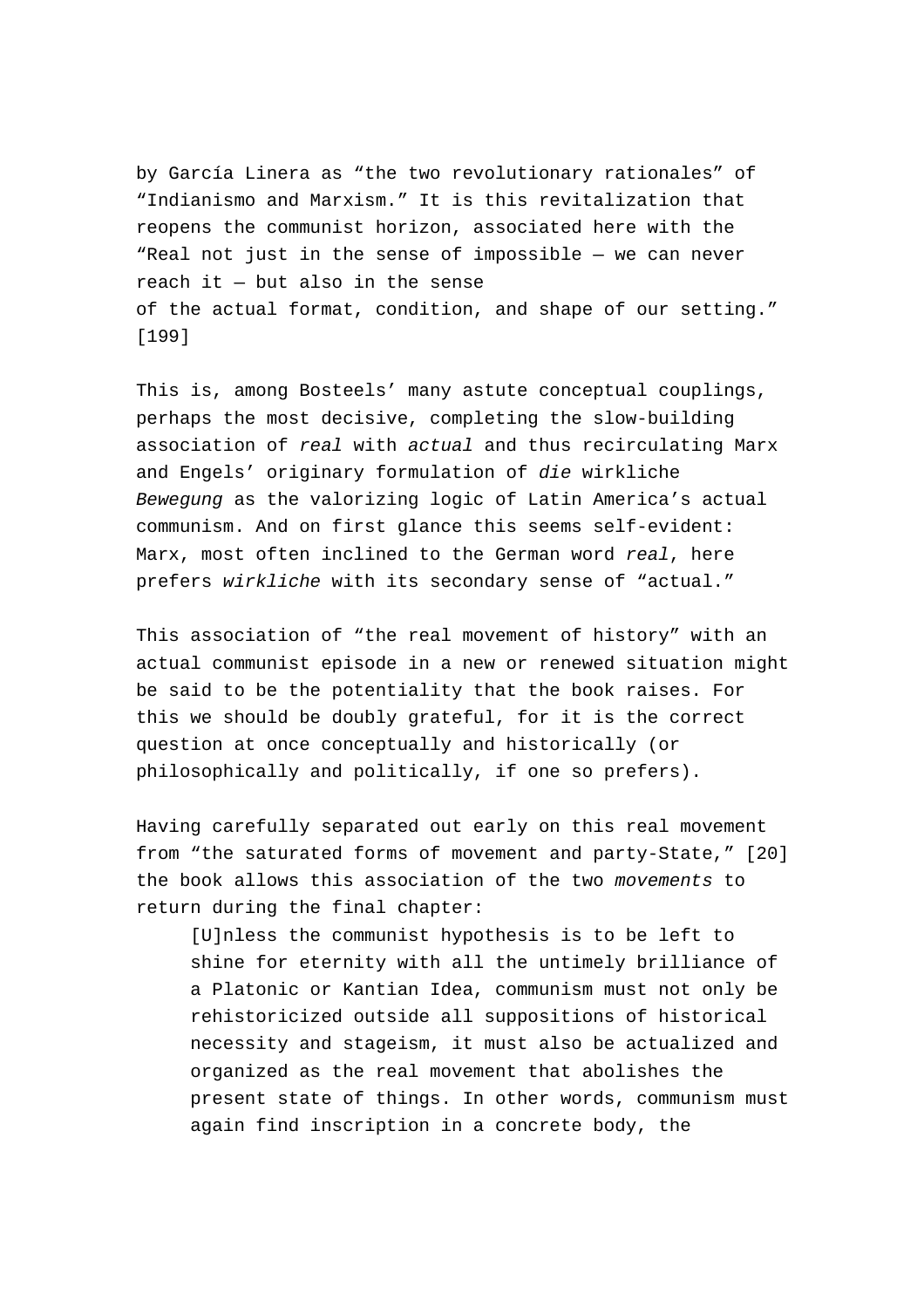collective flesh and thought of an internationalist political subjectivity — even if it may no longer be necessary for such an act of subjectivization to pass through the traditional form of the party for its embodiment." [209]

The opposition on offer means rightly to proffer, against philosophical formalism, a "concrete body" which manages to route around the disaster of the party form. However, this engenders a hypostatization of "movement" which the original passage, die wirkliche Bewegung, will not so easily allow.

Bewegung is without a doubt an ambiguous term in German as "movement" is in English, with senses germane both to political form and to physics. That said, Marx is at pains to use the word in the later sense, as in the first volume of Capital where it appears in the phrase "the form of motion." [Penguin edition, 296]. Moreover, wirkliche has another secondary sense: that of the intrinsic. Now we confront quite another sense indeed of the formula in question: "the real movement of history" as an intrinsic dynamic, something like the laws of motion by which history moves.

This is not mere philological caviling, I hope. For Marx, the laws of motion in question were in no regard either Platonic/Kantian form or actual political instance, but the motion of the laws of capital as such  $-$  in specific the law of value and its ineluctable if uneven movement toward an absolute contradiction between the mode of production and the rate of profit which would eventually burst forth as economic and political crisis so destructive as to abolish the present state of things. One can scarcely ignore that this is precisely what is missing from, say, Badiou's history: his leap from the French Revolution to the Commune is exemplary of his "communism without Marx" and, in a more philosophical register, designates his lack of the very